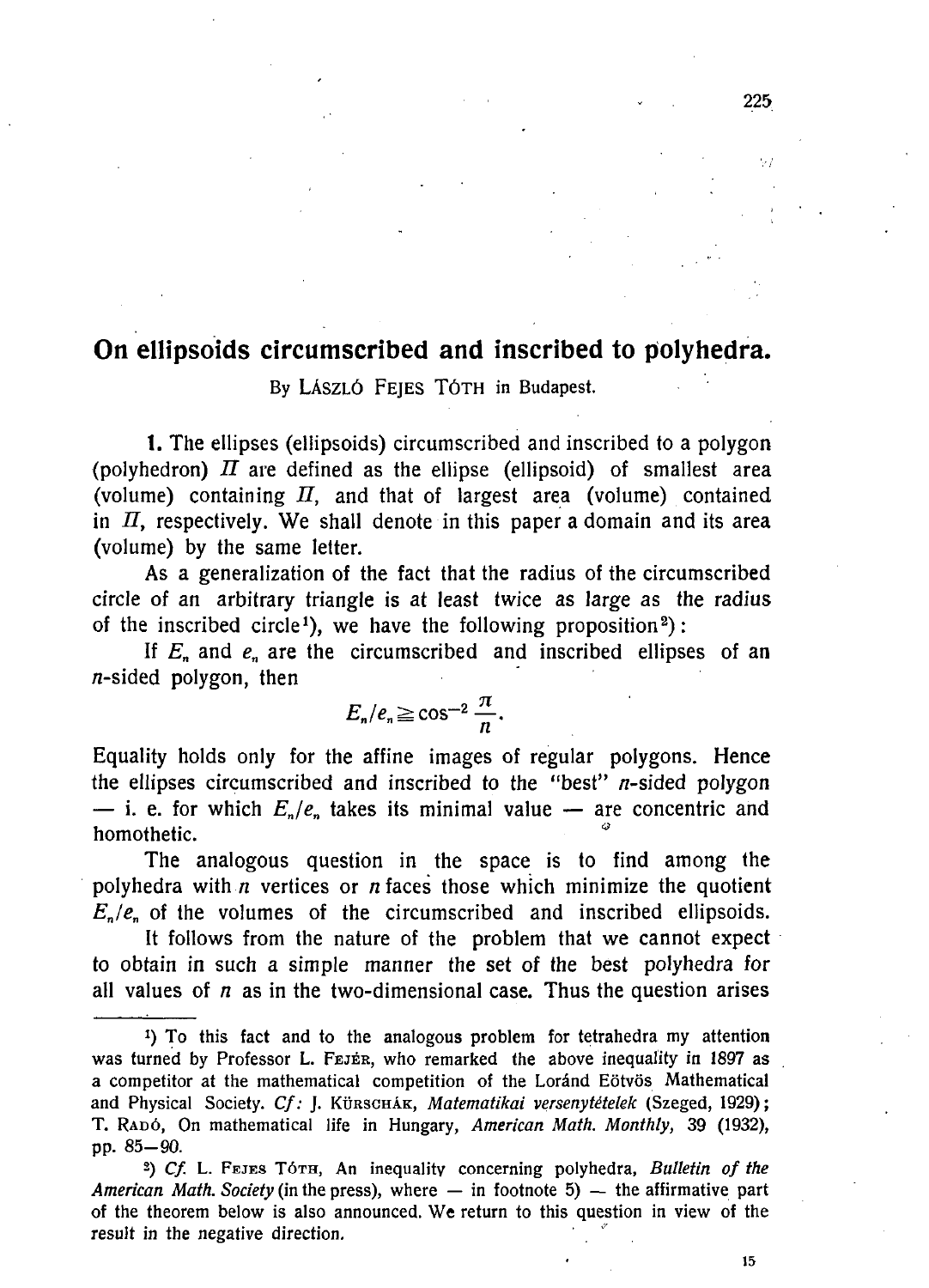whether at least  $-$  analogously to the two-dimensional problem  $-$  the ellipsoids circumscribed and inscribed to the best *n*-verticed or *n*-faced polyhedron are for all values of n concentric and homothetic, or they are not.

The answer to this question is given by the following

Theorem. Consider the set of the pairs  $\{E_n, e_n\}$  of ellipsoids *circumscribed and inscribed to convex polyhedra, having either a given number n of vertices or a given number n of faces. In both cases the ellipsoids of any pair for which*  $E_n/e_n$  takes its minimal value, are con*centric but generally not homothetic.* 

The natural and apparently easier question whether for the *n*-verticed or *n*-faced polyhedra which minimize the quotient  $R_n/r_n$  of ihe radii of the spheres containing and contained in the polyhedron, the corresponding spheres are concentric for all  $n \geq 4$  or not, is still undecided.

2. The affirmative part of the theorem announced above' is a consequence of the following

Lemma. If  $E_1, E_2, E_3$  denote three ellipsoids,  $E_1$  and  $E_3$  being *polar reciprocals of each other with respect to E2, then* 

$$
E_1/E_2 \geq E_2/E_3.
$$

*Equality holds only if*  $E_1, E_2, E_3$  are concentric.

It may be supposed that  $E_2$  is the unit sphere with its centre at the origin, and that the  $x, y, z$ -axes are parallel to the principal axes 2a, 2b, 2c of  $E_1$ , respectively. Let  $\xi$ ,  $\eta$ ,  $\zeta$  be the coordinates of the centre of  $E_1$ . Since, by hypothesis, the ellipsoid  $E_1$  is carried by the polar reciprocity with respect to  $E_2$  into an ellipsoid, it follows that there is no tangent plane of  $E_1$  passing through the centre of  $E_2$ . (For to such a plane would correspond, by the polar reciprocity, a point at the infinity.) Consequently,  $E_i$  contains the centre of  $E_2$ , thus  $|\xi| < a$ ,  $|\eta| < b$ ,  $|\zeta| < c$ .

The reciprocity, applied to the tangent planes of  $E_1$  at the endpoints of the axis of length *2a,* yields two points of *E<sup>s</sup>* lying on the x-axis, the distance of which is given by

> $1 \cdot 1 \cdot 2a \cdot 2$  $a + \xi + a - \xi = a^2 - \xi^2 = a^2$

Similar considerations applied to the other axes of  $E<sub>1</sub>$  yield three mutually perpendicular chords of *E3* whose lengths are not less than  $2/a$ ,  $2/b$ ,  $2/c$ , respectively.

The diameters  $2\alpha$ ,  $2\beta$ ,  $2\gamma$  of  $E_3$  parallel to these chords are, *a fortiori,*  $\geq 2/a$ ,  $2/b$ ,  $2/c$ , respectively.

Consider the octahedron  $\Omega$  with diameters  $2\alpha$ ,  $2\beta$ ,  $2\gamma$ . We have  $\Omega = \frac{4}{3} \alpha \beta \gamma \geq \frac{4}{3} \frac{1}{abc}.$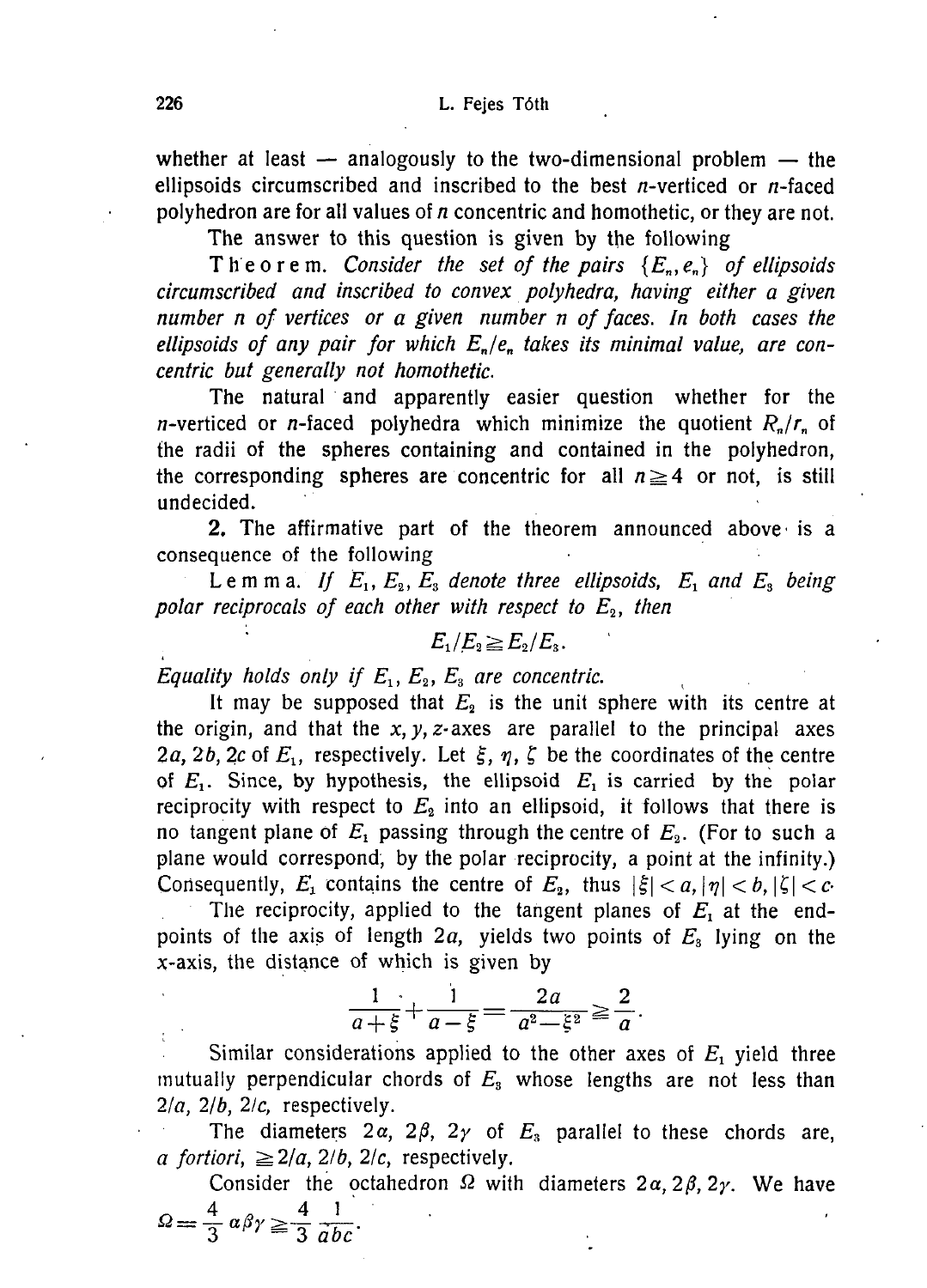## Circumscribed and inscribed ellipsoids. 227

Let us replace  $2\alpha$  by the diameter  $2\alpha'$  of  $E_3$  conjugate with respect to  $E_3$  to the diametral plane  $\beta \gamma$ . Similarly, let us replace  $2\beta$  by the diameter  $2\beta'$  conjugate to the diametral plane  $\alpha'$ *y*. The volume of the octahedron  $\Omega$  has been increased by both steps. The diameters  $\alpha'$ ,  $\beta'$ ,  $\gamma$ of the new octahedron  $\Omega'$  are pair by pair conjugate with respect to  $4 - E_3$  and thus  $\Omega' = \frac{1}{2} \alpha \beta \gamma$ , where  $\alpha, \beta, \gamma$  denote the principal axes of  $E_3$ . Since  $\Omega' \geq \Omega$ , we have  $E_3 = \frac{4\pi}{2} \overline{\alpha} \overline{\beta} \overline{\gamma} \geq \frac{4\pi}{2} \overline{\gamma} \overline{\gamma}$ , i. e.

$$
E_1E_3 \ge \frac{4\pi}{3}abc \frac{4\pi}{3} \frac{1}{abc} = \left(\frac{4\pi}{3}\right)^2 = E_2^2,
$$

which proves the lemma. Equality holds only if  $\xi = \eta = \zeta = 0$ . In this case  $E_3$  is also concentric with  $E_2$  and its principal axes are  $2/a$ ,  $2/b$ ,  $2/c$ .

Let us suppose now that the ellipsoids  $E_n$  and  $e_n$  circumscribed and inscribed to the best *n*-verticed (*n*-faced) polyhedron  $P_n$  are not concentric. Taking polar reciprocals with respect to  $e_n$ , there corresponds to  $P_n$  a polyhedron  $P'_n$  with *n*-faces (vertices) contained in  $e_n$  and containing the ellipsoid  $E'$  reciprocal to  $E_n$ . A second polar reciprocity with respect to  $E'_n$  carries  $P'_n$  into a polyhedron  $P''_n$  with *n* vertices (faces) contained in  $E'_n$  and containing the ellipsoid  $e'_n$  reciprocal to  $e_n$ . According to the lemma and to our hypothesis, we have

$$
E_n/e_n > e_n/E_n' > E_n/e_n'.
$$

Hence  $P''_n$  is better than  $P_n$ ; this contradiction proves the theorem.

Since the ellipsoids of any extremal pair are generally not homothetic, the result proved just now is the most which can be said in this direction and it is surprising that this result could be obtained by such simple means, without using any of the more intricate properties of polyhedra.

3. Let us now turn to the negative part of our theorem.

The above considerations show that the minimal value of  $E_n/e_n$ for polyhedra having *n* vertices is equal to the minimal value of  $E_n/e_n$ for polyhedra having  $n$  faces and the best  $n$ -verticed and  $n$ -faced polyhedra are mutually polar reciprocals of each other with respect to the inscribed or circumscribed ellipsoid.

Therefore we can restrict ourselves to n-verticed polyhedra.

The circumscribed and inscribed ellipsoids of a tetrahedron are — as affine images of two concentric spheres — always homothetic. But the case  $n = 5$  furnishes already the required exemple of an extremal pair  $E_5$ ,  $e_6$  of ellipsoids which are not homothetic.

A convex polyhedron with 5 vertices is generally a 6-faced double!